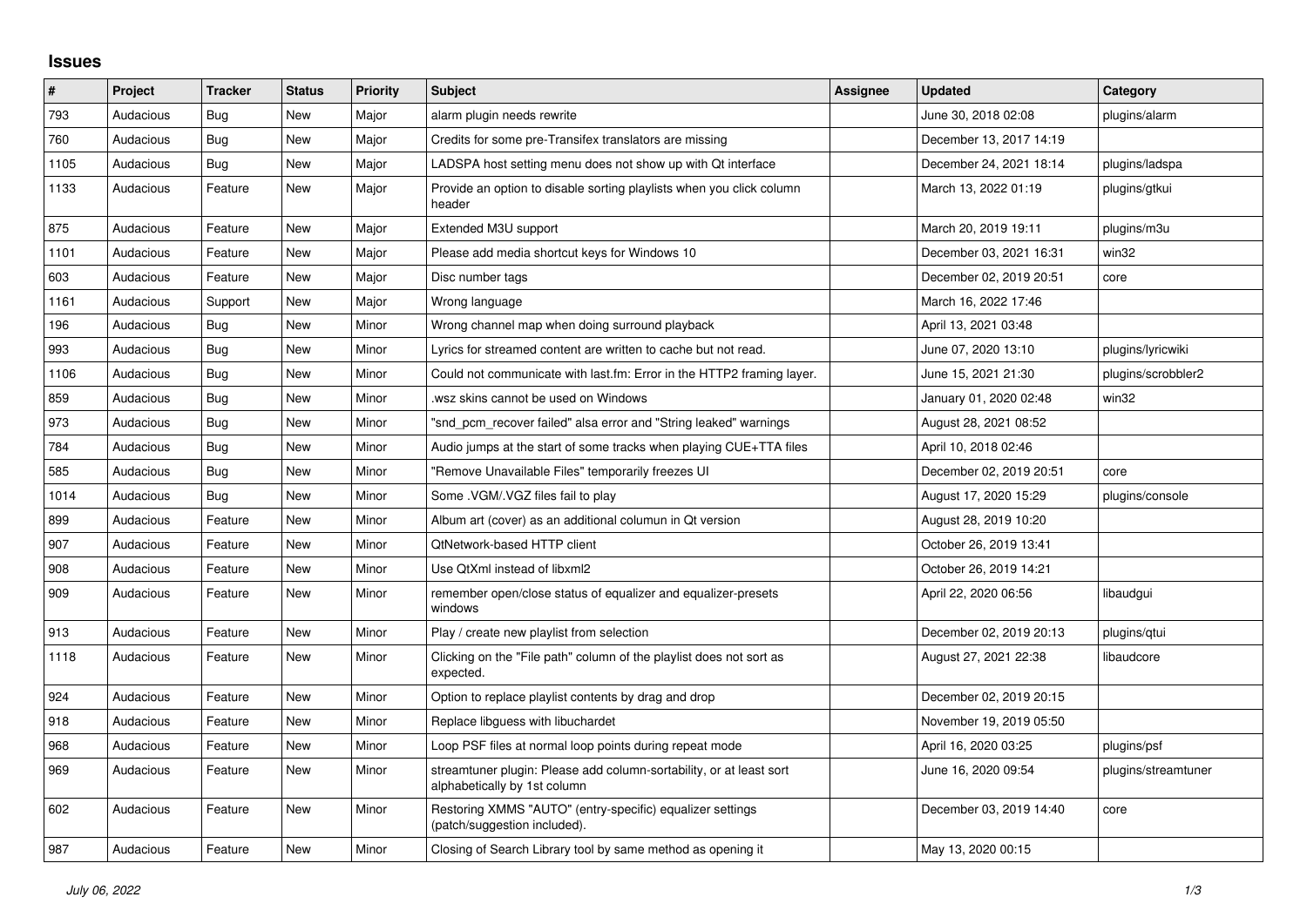| $\vert$ # | Project   | <b>Tracker</b> | <b>Status</b> | <b>Priority</b> | <b>Subject</b>                                                                                      | <b>Assignee</b> | <b>Updated</b>          | Category            |
|-----------|-----------|----------------|---------------|-----------------|-----------------------------------------------------------------------------------------------------|-----------------|-------------------------|---------------------|
| 995       | Audacious | Feature        | New           | Minor           | Add star rating to songs                                                                            |                 | June 16, 2020 09:56     |                     |
| 1048      | Audacious | Feature        | New           | Minor           | PipeWire support                                                                                    |                 | May 04, 2022 19:36      |                     |
| 996       | Audacious | Feature        | New           | Minor           | Refine playlists when searching (search all playlists)                                              |                 | June 16, 2020 09:58     |                     |
| 1046      | Audacious | Feature        | New           | Minor           | Add all id3v2 frames in the settings of Playlist available columns                                  |                 | December 28, 2020 21:14 | plugins/gtkui       |
| 1047      | Audacious | Feature        | New           | Minor           | Stop playing after any chosen track                                                                 |                 | December 29, 2020 01:23 |                     |
| 51        | Audacious | Feature        | New           | Minor           | Option to inhibit suspend                                                                           |                 | February 13, 2021 09:23 |                     |
| 1057      | Audacious | Feature        | New           | Minor           | Matroska (mka) chapter support                                                                      |                 | August 27, 2021 22:54   |                     |
| 1058      | Audacious | Feature        | New           | Minor           | Allow changing the language/locale in settings                                                      |                 | January 30, 2021 18:11  |                     |
| 1130      | Audacious | Feature        | New           | Minor           | folders for tabs in the playlist head (an enhancement suggestion, not a<br>bug)                     |                 | October 24, 2021 19:04  |                     |
| 1131      | Audacious | Feature        | New           | Minor           | Selection of songs via selection field/bar (as in Clementine)                                       |                 | October 31, 2021 12:41  |                     |
| 1011      | Audacious | Feature        | New           | Minor           | Visible separator of folders in the playlist                                                        |                 | July 18, 2020 16:10     |                     |
| 1134      | Audacious | Feature        | New           | Minor           | Web interface remote control                                                                        |                 | November 04, 2021 06:57 |                     |
| 1013      | Audacious | Feature        | New           | Minor           | Request re Album Art using music file metatag                                                       |                 | August 03, 2020 22:48   |                     |
| 1142      | Audacious | Feature        | New           | Minor           | MusicBrainz support for CD plugin                                                                   |                 | November 20, 2021 21:46 | plugins/cdaudio     |
| 1066      | Audacious | Feature        | New           | Minor           | Allow Equalizer window to be resized.                                                               |                 | February 11, 2021 10:05 |                     |
| 1067      | Audacious | Feature        | New           | Minor           | Equalizer adjustments are coarse.                                                                   |                 | February 11, 2021 10:09 |                     |
| 1071      | Audacious | Feature        | New           | Minor           | Linkage could be improved for packagers.                                                            |                 | March 31, 2021 00:32    |                     |
| 1082      | Audacious | Feature        | New           | Minor           | File writer option to pad track numbers with leading zeros                                          |                 | March 31, 2021 00:15    | plugins/filewriter  |
| 1088      | Audacious | Feature        | New           | Minor           | plugin: status icon: ADD option to select tray mouse Middle Click action                            |                 | April 11, 2021 12:05    | plugins/statusicon  |
| 1091      | Audacious | Feature        | New           | Minor           | Built-in lyrics support                                                                             |                 | April 28, 2021 18:24    |                     |
| 1092      | Audacious | Feature        | New           | Minor           | Reread metadata on play option                                                                      |                 | April 30, 2021 03:35    |                     |
| 1148      | Audacious | Feature        | New           | Minor           | Save the dimensions of the open-file dialogue window                                                |                 | January 18, 2022 14:43  |                     |
| 1151      | Audacious | Feature        | New           | Minor           | Load balance XSPF tracks with multiple location URIs                                                |                 | January 28, 2022 19:10  |                     |
| 1098      | Audacious | Feature        | New           | Minor           | Hide empty Services playlist sub-menu                                                               |                 | May 10, 2021 09:25      | libaudgui           |
| 1093      | Audacious | Feature        | New           | Minor           | Make the Song Dialog (Qt) window wider by default                                                   |                 | May 17, 2021 15:36      |                     |
| 1072      | Audacious | Feature        | New           | Minor           | QT AOSD plugin                                                                                      |                 | February 17, 2021 21:18 | plugins/aosd        |
| 786       | Audacious | Feature        | New           | Minor           | Port global hotkeys plugin to Windows                                                               |                 | January 04, 2021 21:52  | plugins/hotkey      |
| 1116      | Audacious | Feature        | New           | Minor           | feature request: miniview mode with QT or GTK interace                                              |                 | February 08, 2022 06:53 |                     |
| 1119      | Audacious | Feature        | New           | Minor           | ADD ability to silence internet radio timeout Error dialog popup                                    |                 | July 31, 2021 18:36     |                     |
| 943       | Audacious | Feature        | New           | Minor           | Being able to add several folders to the library, and arrange that<br>Audacious recognizes symlinks |                 | March 23, 2020 15:41    | plugins/search tool |
| 945       | Audacious | Feature        | New           | Minor           | Balance control in newer interface                                                                  |                 | March 23, 2020 13:28    | plugins/qtui        |
| 864       | Audacious | Feature        | New           | Minor           | Drag/drop songs into playlists displayed in the Playlist Manager                                    |                 | October 29, 2019 02:14  |                     |